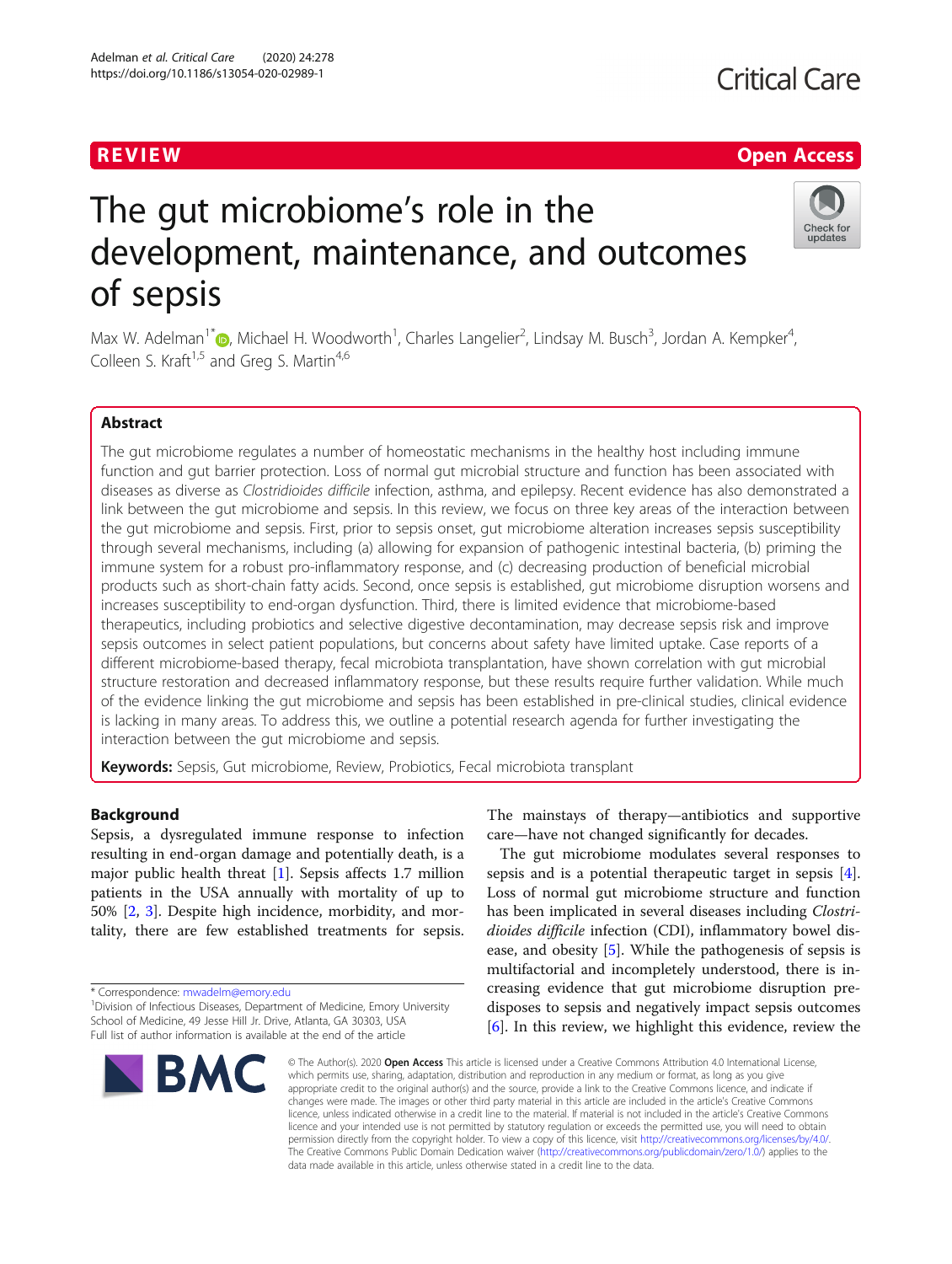<span id="page-1-0"></span>use of fecal microbiota transplant (FMT) in sepsis, and outline research priorities for clarifying the role of the gut microbiome in sepsis. Although research into associations between the gut microbiome and sepsis has been increasing, differences in methods and outcome measures make comparisons across studies difficult. Table 1 provides an overview of important terminology for interpreting microbiome research and key terms used in this review.

#### Gut microbiome disruption predisposes to sepsis

Although thought to be sterile in utero, the neonatal intestine is colonized at birth. Over the first several weeks of life, acquisition of phylogenetic diversity, especially with obligate anaerobes, protects from pathogen colonization [\[7](#page-7-0), [8](#page-7-0)]. A 2019 prospective cohort study of over 200 preterm infants found that increased bacterial diversity and anaerobic bacterial colonization of the neonatal gut microbiome protects against sepsis [\[9](#page-7-0)]. Importantly, bacterial species that predominate in the absence of anaerobes, including Staphylococcus species and Escherichia coli, are those that translocate and cause bacteremia [\[7](#page-7-0), [9](#page-7-0), [10](#page-7-0)].

Less is known about gut microbiome changes that predispose adults to sepsis, but an early study demonstrated a pathogenic role of gut microbiome colonization and translocation in post-operative sepsis [\[11](#page-7-0)]. There are few studies that prospectively track gut microbiome changes prior to sepsis onset, and all have only been published as conference abstracts to date  $[12-14]$  $[12-14]$  $[12-14]$  $[12-14]$  $[12-14]$ . However, these preliminary studies indicate that patients with low gut microbiome diversity [[12](#page-8-0), [14\]](#page-8-0) and high relative abundance of pathogenic gram negatives and enterococci [[13](#page-8-0)]

are at higher risk of sepsis. Other studies have shown similar risk factors for bacteremia in hematopoietic stem cell transplant recipients  $[15, 16]$  $[15, 16]$  $[15, 16]$  $[15, 16]$  and for infection in intensive care unit (ICU) patients [[17\]](#page-8-0).

Two recent large epidemiologic studies provide circumstantial evidence that gut microbiome disruption is a risk factor for sepsis [[18](#page-8-0), [19](#page-8-0)]. Although neither of these studies specifically characterized the gut microbiomes of included patients, they examined the impact of CDI and broad-spectrum antibiotics on sepsis development. Because CDI and broad-spectrum antibiotics are closely linked with gut microbiome disruption, patients who had CDI or received broad-spectrum antibiotics should have more significant microbiome disruption than those who did not. The first, a 2015 study of over 10,000 Medicare recipients, examined the risk of sepsis after an episode of CDI [[18\]](#page-8-0). In this cohort, patients were 70% more likely to develop severe sepsis after hospitalization for CDI than after hospitalization for an infectious cause other than CDI. The second study looked at risk of severe sepsis after receipt of different classes of antibiotics in over 12 million patients [[19\]](#page-8-0). Patients who received antibiotics most associated with CDI (e.g., 3rd and 4th generation cephalosporins, carbapenems, and fluoroquinolones) had 65% higher odds of readmission for severe sepsis or septic shock than patients who did not receive antibiotics. This association was attenuated in patients who received antibiotics less associated with CDI (e.g., 1st and 2nd generation cephalosporins and macrolides). These studies therefore suggest a strong correlation between gut microbiome disruption and subsequent sepsis development. Although the correlation may be strong, the mechanisms by which these microbiome changes

Table 1 Glossary of key concepts for interpreting microbiome research

| Concept                                          | Definition                                                                                                                                                                    | <b>Notes</b>                                                                                                                                                                |  |  |  |  |
|--------------------------------------------------|-------------------------------------------------------------------------------------------------------------------------------------------------------------------------------|-----------------------------------------------------------------------------------------------------------------------------------------------------------------------------|--|--|--|--|
| Techniques for identifying microbiome components |                                                                                                                                                                               |                                                                                                                                                                             |  |  |  |  |
| Culture-based                                    | Uses traditional techniques for culturing bacteria to determine<br>which species are present                                                                                  | Some species (e.g., anaerobes) are difficult to culture; once<br>cultured, definitive identification may be difficult                                                       |  |  |  |  |
| 16S rRNA<br>sequencing                           | Uses a conserved region of bacterial RNA to identify bacteria,<br>combined with a species-specific sequence to determine which<br>species are present                         | Unable to identify genes or presence of non-bacterial compo-<br>nents (e.g., protozoa or fungi)                                                                             |  |  |  |  |
| Metagenomic<br>sequencing                        | Uses "unbiased" sequencing to determine all genes present in a<br>sample and construct community structure; allows for<br>determination of community composition and function | Remains relatively expensive, although cost has decreased;<br>applications are still most suitable for research                                                             |  |  |  |  |
|                                                  | Classification of microbiome composition                                                                                                                                      |                                                                                                                                                                             |  |  |  |  |
| Abundance                                        | Relative amount of specific bacterial groups in a sample                                                                                                                      | Most techniques only allow for determination of relative<br>abundance of bacteria, not absolute (i.e., unable to determine<br>total number of bacteria present in a sample) |  |  |  |  |
| a-diversity                                      | Within-group microbiome diversity                                                                                                                                             | Describes the makeup of a microbial community from one<br>sample (e.g., one patient or one body site)                                                                       |  |  |  |  |
| β-diversity                                      | Between-group microbiome diversity                                                                                                                                            | Allows for comparisons between groups of samples                                                                                                                            |  |  |  |  |
| <b>Dysbiosis</b>                                 | Describes a microbial community that has been altered from its<br>normal structure                                                                                            | Can be nonspecific; for example, unclear if this refers to<br>decreased relative abundance of one group, decreased a-<br>diversity, or another measure                      |  |  |  |  |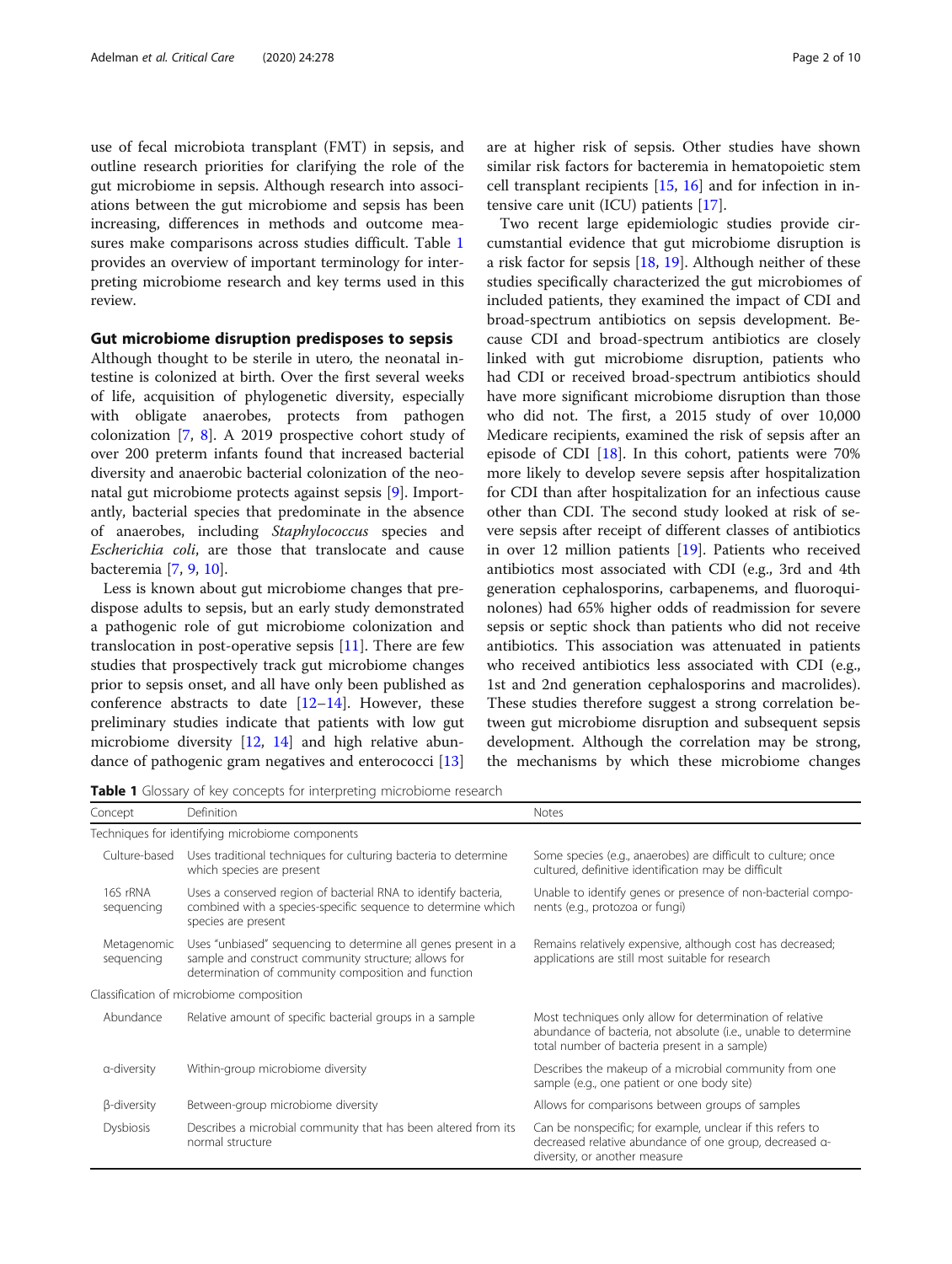affect sepsis risk, and potential confounders of this risk, were not evaluated in these studies and require clarification.

In addition to predisposing to sepsis, decreased gut microbiome diversity modulates host response to sepsis in animal models. In one experiment, genetically identical mice purchased from different vendors had compositionally distinct gut microbial communities (i.e., βdiversity) and different amounts of diversity (i.e., αdiversity). When subjected to experimental abdominal sepsis, mice with greater α-diversity were more likely to survive than those with lower  $\alpha$ -diversity (47% vs. 10%) 7-day survival). Co-housing mice led to equilibration of both α- and β-diversity between groups with resultant improved sepsis survival among mice previously more likely to die [\[20](#page-8-0)]. Similarly, the gut microbiomes of mice who survived sepsis were protective against sepsis when given to sepsis-susceptible mice via FMT [[21\]](#page-8-0). Similar effects of microbiome depletion and loss of diversity on mortality have been shown in several experimental models of sepsis [[22,](#page-8-0) [23](#page-8-0)], including models of influenza A and pneumococcal pneumonia [[24](#page-8-0), [25](#page-8-0)]. Potential mechanistic links between gut microbiome diversity and sepsis susceptibility are discussed in the next section.

Whether gut microbiome disruption prior to sepsis onset worsens sepsis outcomes in humans remains unknown. One randomized controlled trial (RCT) examined the impact of pre-treatment with broad-spectrum antibiotics on outcomes in healthy young men given intravenous lipopolysaccharide (LPS) [\[26\]](#page-8-0). Although subjects randomized to broad-spectrum antibiotics had decreased α-diversity and lower abundance of several beneficial gut bacteria, there was no effect on surrogate markers of sepsis severity including vital signs and fibrinolysis [\[26](#page-8-0)]. As this study shows, gut microbiome composition and diversity are unlikely to account for all of the clinical heterogeneity seen in sepsis. The gut microbiome is likely one of many factors that regulate systemic sepsis response; more research is needed to clarify interactions between regulatory mechanisms.

#### Mechanisms of increased sepsis susceptibility Selection for pathobionts

In the presence of protective commensal bacteria, bacteria with pathogenic potential that reside in the intestinal lumen of healthy hosts ("pathobionts") may not be able to proliferate and cause disease [[27](#page-8-0)]. Loss of protective bacterial taxa allows for pathobiont proliferation [[28,](#page-8-0) [29\]](#page-8-0). In a key early study, when mice were exposed to colonic inflammation and antibiotics, the gut microbiome was characterized by expansion of a pathogenic clone of multi-drug resistant (MDR) E. coli, which dis-seminated systemically [[30\]](#page-8-0).

In a separate experiment, mice were fed a high- or normal-fat diet, given broad-spectrum antibiotics, and

then subjected to partial hepatectomy. The high-fat diet mice had decreased gut microbiome α-diversity, were less able to survive partial hepatectomy, and had expansion of MDR gram-negative bacteria compared to mice fed a normal diet [\[31\]](#page-8-0). High-fat diet mice had higher mortality and more bacterial dissemination from the gut, demonstrating that decreased gut microbiome diversity can predispose to intestinal translocation even if the primary injury is remote.

#### Altered immune response

The microbiome's influence on immune development begins with colonization of the neonatal gastrointestinal tract at birth [[7](#page-7-0), [32](#page-8-0)]. Germ-free neonatal mice have decreased development of bone marrow myeloid precursors and resultant decreased myeloid lineage cells in the spleen, rendering them susceptible to E. coli, Listeria monocytogenes, and Staphylococcus aureus sepsis [\[33,](#page-8-0) [34](#page-8-0)]. Intestinal re-colonization can reduce immunologic dysfunction that predisposes to increased sepsis susceptibility [\[34](#page-8-0)].

After intestinal colonization during the neonatal period, differences in gut microbiome composition direct differential immune responses to sepsis. Mice with increased gut microbiome α-diversity have improved sepsis survival, which is mediated by a distinct immunophenotype characterized by an increased CD4+ T cell response  $[20]$ . Enhancing microbiome α-diversity in mice by co-housing not only led to increased sepsis survival, but also changed the immune response to sepsis  $[20]$  $[20]$ . Mice who survived sepsis had improved outcomes when exposed to sepsis with similar bacteria as those that colonized their intestines, due to improved T cell response against those specific bacterial antigens [[35](#page-8-0)]. In addition to impacting T cell responses, the gut microbiome also influences humoral immunity: commensal bacteria direct IgA production, which is protective in subsequent sepsis through bacterial homology [\[36](#page-8-0)]. These studies indicate a role for the gut microbiome in "priming" the immune system to respond to sepsis.

After sepsis onset, gut microbiome changes characterized by decreased abundance of gut commensals affect inflammatory responses. Animal studies have demonstrated conflicting results regarding specific inflammatory pathways, reflecting the complexity of the relationship between the gut microbiome and the immune system. For example, in a mouse model of Streptococcus pneumoniae sepsis, pre-treatment with oral antibiotics prior to sepsis onset was associated with lower levels of lung TNF-α, a pro-inflammatory cytokine [[25\]](#page-8-0), whereas others have shown the opposite effect of gut microbiome depletion on TNF-α [\[21](#page-8-0), [22](#page-8-0), [37](#page-8-0)–[39](#page-8-0)]. Despite differences in specific cytokine expression between studies, the overall effect of alteration of normal gut microbiome structure prior to sepsis onset appears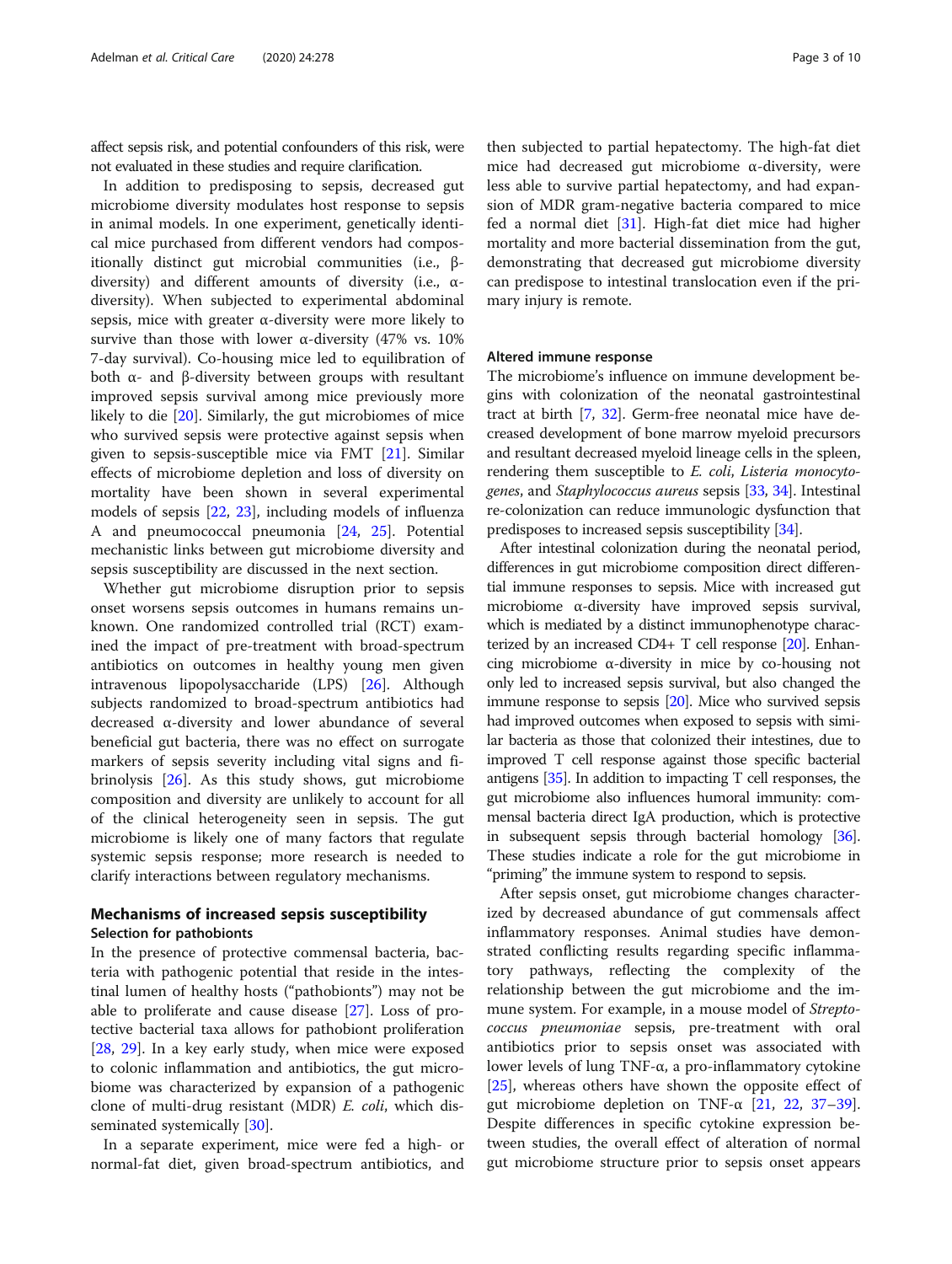to be a more robust inflammatory response to sepsis [[21](#page-8-0), [22,](#page-8-0) [25](#page-8-0), [37](#page-8-0)–[41](#page-8-0)].

Differences in cytokine expression may be due to the effect of commensal bacteria on specific immune pathways. A study of 500 healthy adults demonstrated interactions between gut microbial commensal species and cytokine expression by correlating gut microbiome composition with cytokine response when peripheral blood mononuclear cells were stimulated by microbial antigens ex vivo [[42\]](#page-8-0). For example, the authors showed that the commensal bacteria Coprococcus comes influences production of cytokines IL-1β and IL-6 to modulate the acute inflammatory response to Candida albicans infection [\[42\]](#page-8-0).

While important, ex vivo studies do not fully replicate conditions present during sepsis in humans. Outside of a few small studies, there is little human data on the gut microbiome's impact on immune modulation in sepsis [[26,](#page-8-0) [43](#page-8-0)–[46\]](#page-8-0). One study did not find a relationship between the gut microbiome and immune response in experimentally induced sepsis [[26\]](#page-8-0), whereas other studies in clinical sepsis have shown a link between gut microbiome alterations characterized by an increase in pathobionts and an exuberant immune response [[43](#page-8-0)–[45](#page-8-0)]. Given the importance of immune dysregulation in sepsis pathogenesis [[47](#page-8-0)], the gut microbiome's role in immune response to sepsis deserves further study.

#### Decreased production of beneficial microbial products

Commensal members of the gut microbiome produce short-chain fatty acids (SCFAs) which regulate several functions of the gut microenvironment [\[48\]](#page-8-0). For example, Clostridia and Faecalibacterium produce the SCFA butyrate, which influences colonic regulatory T cell differentiation through upregulation of Foxp3, a key regulatory T cell transcription factor [[49\]](#page-8-0), and inhibits histone deacetylation to decrease NF-κB-regulated proinflammatory cytokines, including TNF- $\alpha$  and IL-6 [\[50](#page-8-0)].

In addition to their immune effects, SCFAs are crucial for epithelial cell function [\[51\]](#page-8-0). Acetate, produced by the gut commensal Bifidobacterium, protected mice from intestinal E. coli translocation through its effect on epithelial cell function [[52](#page-9-0)]. Epithelial cell metabolism of butyrate decreases tissue oxygen concentration, thereby stabilizing HIF-1, a transcription factor that regulates several genes important for barrier function [\[53\]](#page-9-0). Preliminary data indicate that lower abundance of butyrateproducing bacteria may be a risk factor for sepsis onset [[12\]](#page-8-0), and increased gut membrane permeability is one plausible explanation that requires validation. For example, elevated serum markers of gut permeability including zonulin and FABP2 are associated with a gut microbiome with predominant gram negatives [[54\]](#page-9-0), but

if these markers are elevated prior to sepsis onset in association with microbiome disruption is unknown.

#### Sepsis worsens gut microbiome disruption

As described above, alterations in the gut microbiome can predispose to sepsis by allowing for proliferation of pathobionts, promoting a dysregulated immune response, and decreasing production of beneficial SCFAs. Gut microbiome changes not only affect outcomes prior to sepsis onset: after sepsis onset, alterations in normal gut microbiome structure can worsen and contribute to worse outcomes (Fig. [1](#page-4-0)).

The mechanisms underlying sepsis-driven gut microbiome changes are unclear. Antibiotics are a major driver of sepsis-related microbiome alteration [\[55](#page-9-0)]. However, opioids [[56](#page-9-0)], parenteral nutrition [\[57\]](#page-9-0), and protonpump inhibitors [[58](#page-9-0)] also have an effect. Clearly, the benefits of these interventions likely outweigh their deleterious microbiome impacts. An understanding of the impact of critical illness and associated interventions on the gut microbiome is necessary to inform research to limit these adverse effects.

Several prospective cohort studies have identified an association between decreased gut microbiome diversity in sepsis and higher relative abundance of potentially pathogenic bacteria including aerobic gram negatives [[39,](#page-8-0) [46,](#page-8-0) [56,](#page-9-0) [59](#page-9-0)–[61](#page-9-0)]. The earliest study to examine microbiome changes in critically ill patients showed that patients with systemic inflammatory response syndrome (SIRS) had lower abundance of obligate anaerobes, and their gut microbiomes were enriched with potential pathogens such as Staphylococcus and Pseudomonas [[46\]](#page-8-0). As expected, a significant number of these patients were being treated with antibiotics, which confounded the relationship between sepsis and observed microbiome changes.

Early studies relied on culture-based techniques for determination of microbiome composition (Table [1](#page-1-0)). With increasing use of culture-independent techniques including 16S ribosomal RNA (rRNA) and metagenomic next-generation sequencing, recent studies have detected small changes in abundance of difficult-to-culture bacterial commensals that may impact sepsis outcomes. For example, Faecalibacterium, which is associated with pathways that decrease intestinal inflammation, generally occupies a small niche in the gut microbiome and is wiped out during sepsis [[59,](#page-9-0) [60\]](#page-9-0). The disappearance of Faecalibacterium and other commensals allows hospitalacquired pathogens such as *Enterococcus* to colonize the intestinal microbiome during sepsis [[62\]](#page-9-0). In turn, the intestinal microbiome acts as a reservoir for MDR organisms [\[28](#page-8-0), [56](#page-9-0)]. These colonizing pathogens may disseminate and cause bacteremia later in the course of sepsis [\[46](#page-8-0), [63](#page-9-0)].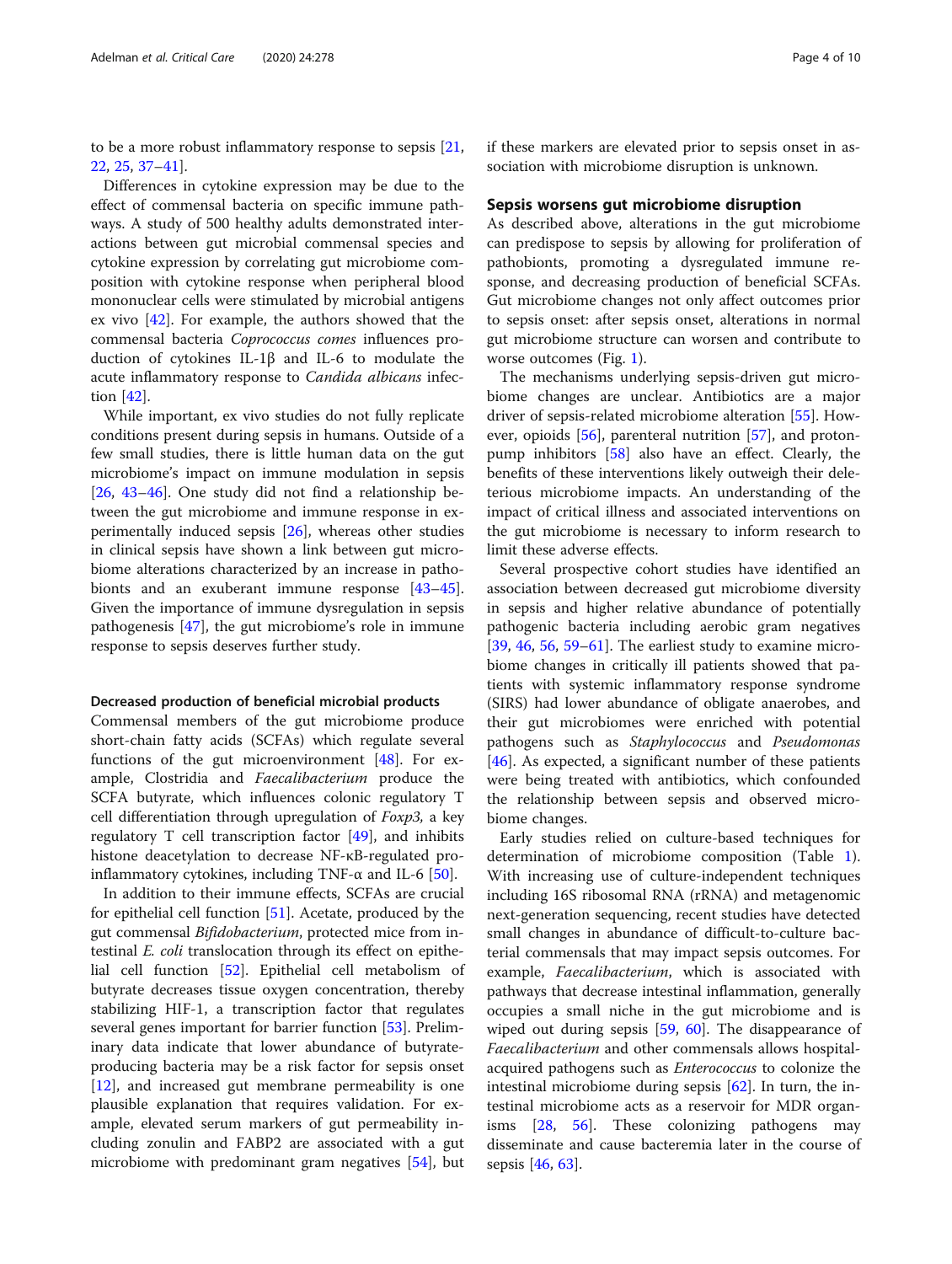<span id="page-4-0"></span>

In addition to allowing domination by organisms with significant pathogenic potential, alterations in microbiome function worsen detrimental changes seen prior to sepsis onset. For example, patients with sepsis have fewer fecal SCFAs [\[46,](#page-8-0) [64\]](#page-9-0), which may worsen gut epithelial integrity and immune dysfunction seen in sepsis [[4,](#page-7-0) [47\]](#page-8-0). No studies have tracked longitudinal microbiome changes in sepsis survivors after discharge from the hospital to determine how long these microbiome changes persist. However, preliminary studies indicate that decreased SCFA concentrations last through at least 6 weeks of hospitalization, corresponding with persistent pathobiont colonization [\[64](#page-9-0)].

#### Gut microbiome and end-organ damage in sepsis

Sepsis affects end-organ damage through several mechanisms, including alterations in gut microbiome structure and function. Gut microbiome-derived SCFAs protected against acute kidney injury (AKI) in a mouse model of sepsis [[65\]](#page-9-0) and a specific gut microbiome composition decreased liver injury in a separate experiment [\[21](#page-8-0)]. Fascinatingly, the gut microbiome appears to impact delirium not only indirectly via inflammatory pathways, but also by bacterial translocation to the brains of septic patients with gut-derived bacteria [\[41](#page-8-0), [44\]](#page-8-0). In an animal experiment on sepsis-induced delirium, mice with sepsis had decreased microbiome diversity and more severe neurocognitive damage, including more seizures, and FMT lessened the detrimental neurologic impact [\[41](#page-8-0)].

A relationship between the gut and lung microbiome has been established by several key studies but still needs to be translated to patients with sepsis. In one study, the lung microbiome of mice with non-pulmonary sepsis was enriched with gut bacteria, including Enterococcus, even though the mice did not have clinical bacteremia or pneumonia [\[66](#page-9-0)]. Importantly, this was true whether sepsis was induced via an intestinal puncture model or through systemic LPS injection, indicating that systemic inflammation was sufficient to affect end-organ function and microbiome composition.

In humans, patients with the acute respiratory distress syndrome (ARDS) have significantly higher abundance of enteric bacteria in their lung microbiomes than do healthy controls, and this correlates with higher markers of systemic inflammation  $[66]$ . Although not specific to sepsis, gut microbiome changes in hematopoietic stem cell recipients precipitated pulmonary complications, and in one patient, intestinal expansion of Klebsiella pneumoniae closely predated K. pneumoniae pneumonia [[67\]](#page-9-0). One plausible explanation for this is the "gut-lymph theory," by which increased intestinal permeability leads to bacterial translocation to lymphatics and ultimately the pulmonary circulation via the thoracic duct [[68](#page-9-0)].

Despite increasing evidence that the gut microbiome affects end-organ damage in non-human studies and in diseases other than sepsis, only one small study in humans has looked at whether gut microbiome features (including decreased diversity and changes in composition) are associated with end-organ dysfunction in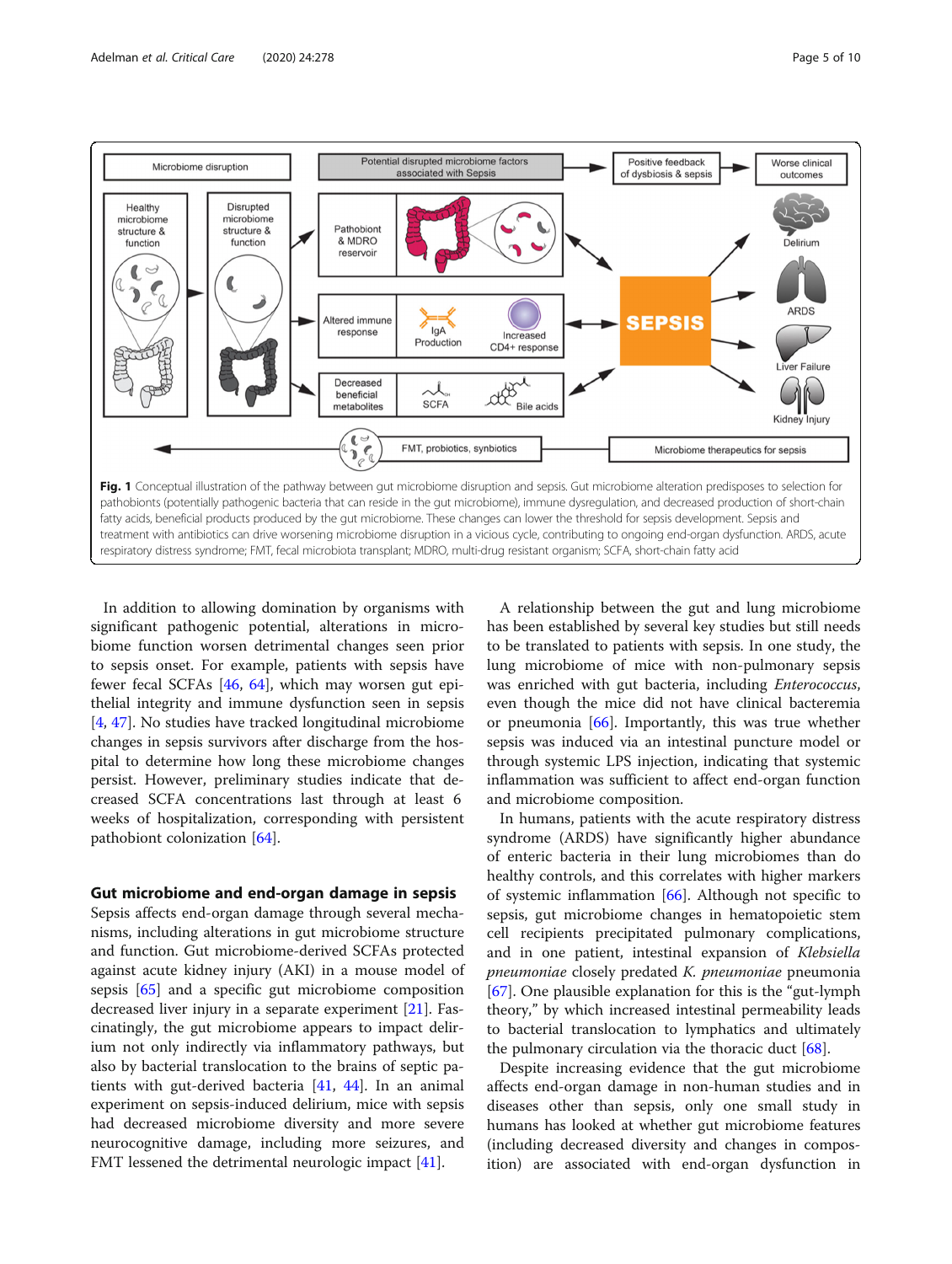sepsis, including AKI and ARDS, and did not identify an effect on these outcomes [[59](#page-9-0)]. Gut microbiome composition with fewer total obligate anaerobes [\[63](#page-9-0)] and abundant Enterococcus [\[17\]](#page-8-0) at sepsis onset have been associated with mortality, whereas other studies have shown that microbiome diversity does not appear to be associated with mortality in sepsis [\[17](#page-8-0), [59,](#page-9-0) [61\]](#page-9-0). In some of these studies, not all patients had sepsis, and sepsis patients were not analyzed as a subset [\[17,](#page-8-0) [59](#page-9-0), [61\]](#page-9-0). Further studies designed to specifically track adverse outcomes in sepsis are needed to characterize the impact of gut microbiome changes, both composition and diversity, on sepsis outcomes.

#### Microbiome-based therapeutics

#### Selective digestive decontamination, probiotics and synbiotics

The past 30 years have seen increasing interest in targeting the gut microbiome to improve outcomes of critically ill patients. One microbiome-related approach to preventing sepsis from MDR bacteria has involved "selective" oral or digestive decontamination using oral or parenteral antimicrobials with theoretical activity against many resistant healthcare-associated pathogens [\[69,](#page-9-0) [70\]](#page-9-0). Although some data do not show significant long-term effects of these strategies [\[71](#page-9-0)], concern for re-colonization with MDR bacteria soon after treatment discontinuation and undesired selection for even more resistant organisms in the microbiome has limited uptake of selective oral and digestive decontamination [\[70,](#page-9-0) [72\]](#page-9-0).

Probiotics, i.e., bacteria associated with potential beneficial properties, are perhaps the most studied microbiomebased intervention to prevent sepsis and improve sepsis outcomes. A 2017 RCT of over 4500 healthy newborns in rural India found that a synbiotic (i.e., a probiotic combined with a non-digestible compound that the probiotic requires for metabolism), in this case, Lactobacillus plantarum and fructooligosaccharide, reduced neonatal sepsis or death by 40% [[73](#page-9-0)]. Whether these results are generalizable to regions with fewer nutritional deficiencies or infants at higher risk is uncertain.

Furthermore, the effect of specific probiotic species and strategies to ensure probiotic colonization require investigation. A RCT of the probiotic Bifidobacterium breve as prophylaxis in over 1000 very preterm infants at high risk of sepsis did not demonstrate reduction in sepsis incidence or mortality compared to placebo [\[74](#page-9-0)]. A sub-analysis using 16S rRNA sequencing showed that probiotic administration was not associated with microbiome composition or α-diversity, and only 70% of infants who received the probiotic were colonized with Bifidobacterium breve, indicating that probiotic administration alone is not sufficient for colonization and subsequent beneficial effects [\[75\]](#page-9-0). The effect of probiotics also may be specific to the formulation studied. Because formulations vary, this may decrease the overall signal for probiotic efficacy.

Studies of probiotics in critically ill adults have shown similarly mixed results, but a meta-analysis of probiotics for infection prophylaxis in critically ill patients demonstrated an association between probiotics and reduction in infections and ventilator-associated pneumonia [\[76](#page-9-0)]. The included trials were heterogeneous with respect to inclusion criteria and probiotic species used and only a subset specifically included patients with sepsis. Concurrent broad-spectrum antibiotic use in patients with sepsis may limit probiotic colonization and beneficial effects. Furthermore, concerns over probiotic-associated bacteremia, as demonstrated in a recent genomic study [[77\]](#page-9-0), have given clinicians pause.

Previous studies have focused largely on probiotics containing Lactobacillus and Bifidobacterium species, but several other next-generation probiotic species appear promising in pre-clinical studies. Akkermansia, for example, is associated with increased sepsis survival in mice [[37](#page-8-0)]; in a separate study, *Akkermansia* directed T cell differentiation [\[78\]](#page-9-0), providing one mechanism by which Akkermansia may improve sepsis outcomes. Probiotic "consortia," i.e., groups of probiotics, can theoretically be manufactured to achieve specific synergistic effects. For example, one probiotic consortium degraded ampicillin and decreased colonization with vancomycin-resistant Enterococcus (VRE) in antibiotic-treated mice [\[79](#page-9-0)]; it is plausible that this could decrease subsequent VRE bacteremia. More mechanistic studies are needed to determine the impact of specific next-generation probiotic species and consortia prior to translating these findings into probiotics for patients with or at risk of sepsis.

#### Fecal microbiota transplant

While probiotics and synbiotics contain only one or a small number of bacterial species, FMT potentially allows for colonization of an entire donor gut microbiome in a recipient. Therefore, FMT may allow for more robust microbiome reconstitution and impact sepsis outcomes through several mechanisms including SCFA production and immune regulation.

There are five case reports of FMT for non-CDI sepsis [[43,](#page-8-0) [80](#page-9-0)–[82\]](#page-9-0) (Table [2](#page-6-0)). These reports vary in quality, as some do not specify the suspected cause of sepsis [[43](#page-8-0), [80,](#page-9-0) [82\]](#page-9-0). Prior to FMT receipt, these patients suffered from prolonged ICU admissions with complications including bacteremia, MDR bacterial infection, respiratory failure, and organ dysfunction. Notably, many of the cases had prolonged hemodynamic compromise despite not having a specific defined infection for up to weeks prior to FMT [[43,](#page-8-0) [80,](#page-9-0) [82\]](#page-9-0). This may indicate a prolonged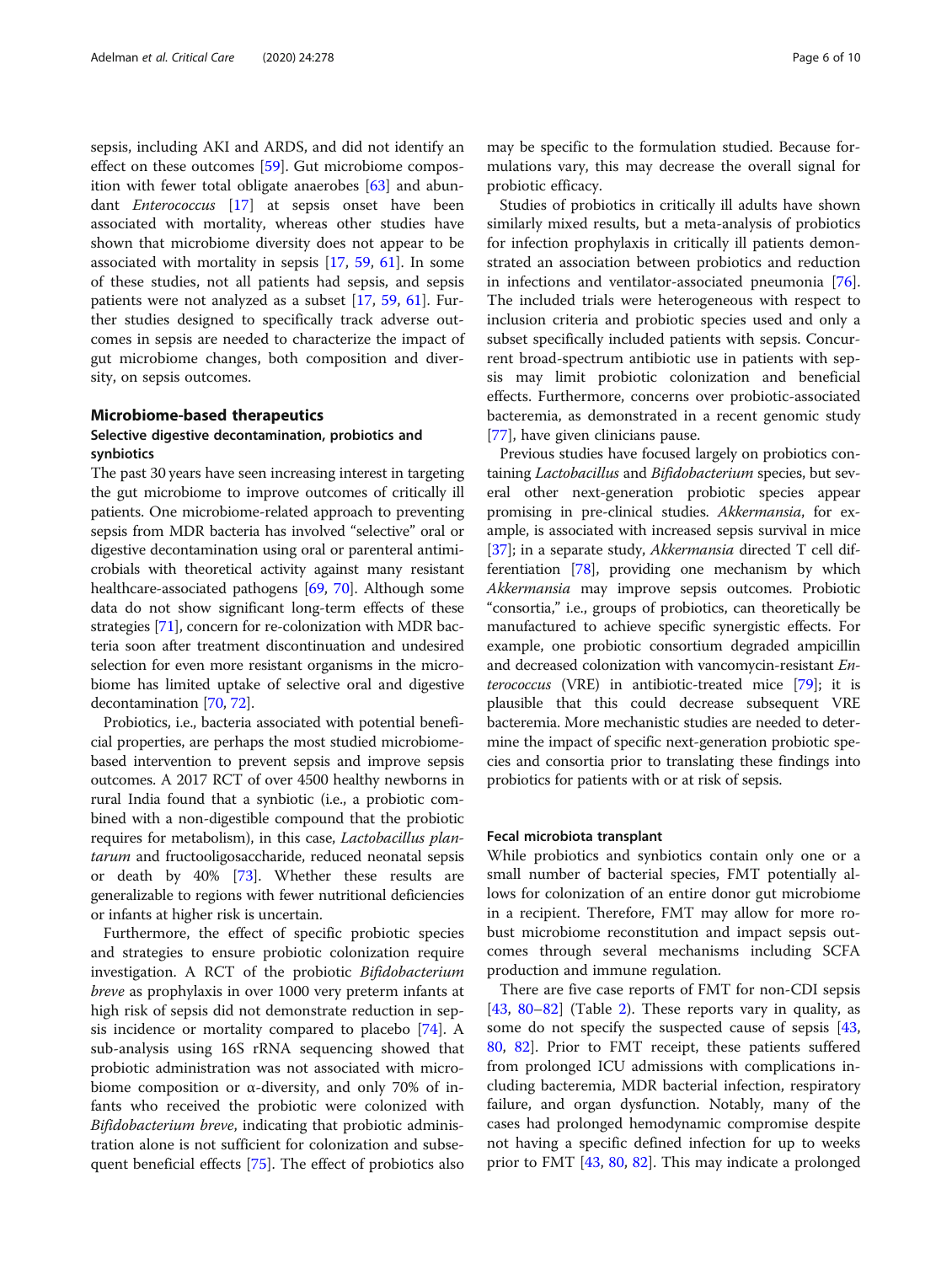<span id="page-6-0"></span>

| Table 2 Published case reports on the use of fecal microbiota transplant (FMT) to treat sepsis (other than sepsis secondary to |  |  |
|--------------------------------------------------------------------------------------------------------------------------------|--|--|
| Clostridioides difficile infection)                                                                                            |  |  |

| Author, year<br>[citation] | Location | Patient age, sex,<br>comorbidity                         | ICU complications                                       | Sepsis<br>etiology                | Gut microbiome<br>changes with FMT                                                   | Outcome                 |
|----------------------------|----------|----------------------------------------------------------|---------------------------------------------------------|-----------------------------------|--------------------------------------------------------------------------------------|-------------------------|
| Li, 2014 [80]              | China    | 29F, UC                                                  | Bacteremia, shock                                       | Unclear;<br>prolonged             | • Pre: few anaerobes, abundant<br>pathogens including Enterobacter                   | Clinical<br>improvement |
|                            |          |                                                          |                                                         | diarrhea                          | • Post: shifted to donor stool:<br>increased Bacteroides and<br>Firmicutes           |                         |
| Li, 2015 [43]              | China    | 44F, s/p proximal<br>gastrectomy and<br>vagotomy for NET | Shock, respiratory<br>failure (V-V ECMO),<br>AKI (CRRT) | Unclear;<br>prolonged<br>diarrhea | • Pre: few anaerobes, abundant<br>pathogens including Enterobacter<br>and Klebsiella | Clinical<br>improvement |
|                            |          |                                                          |                                                         |                                   | • Post: increased Firmicutes;<br>decreased pathobionts                               |                         |
| Wei, 2016 [82]             | China    | 65M, hemorrhagic CVA                                     | Shock, respiratory<br>failure, bacteremia               | Unclear;<br>prolonged<br>diarrhea | • Pre: different from donor                                                          | Clinical                |
|                            |          |                                                          |                                                         |                                   | • Post: increased Firmicutes,<br><b>Bacteroides</b>                                  | improvement             |
| Wei, 2016 [82]             | China    | 84M, ischemic CVA                                        | AKI (CRRT)                                              | Unclear;<br>prolonged<br>diarrhea | • Pre: different from donor                                                          | Clinical                |
|                            |          |                                                          |                                                         |                                   | • Post: increased Firmicutes.<br>decreased pathobionts                               | improvement             |
| Gopalsamy, 2018 [81] USA   |          | 57M, TBI                                                 | MDRO infection,<br>respiratory failure                  | Pneumonia                         | Not studied                                                                          | Death                   |

AKI acute kidney injury, CRRT continuous renal replacement therapy, CVA cerebrovascular accident, F female, ECMO extra-corporeal membrane oxygenation, FMT fecal microbiota transplant, ICU intensive care unit, M male, MDRO multi-drug resistant organism, NET neuroendocrine tumor, TBI traumatic brain injury, UC ulcerative colitis, USA United States of America, V-V veno-venous

immune-dysregulated state associated with sepsis and its numerous consequences.

In four of five cases, FMT was temporally associated with improved organ function, resolution of sepsis, and survival [[43,](#page-8-0) [80,](#page-9-0) [82](#page-9-0)]. Prior to FMT, the patients that survived had gut microbiomes characterized by abundance of hospital-associated pathogenic bacteria. After FMT, the patients' microbiomes were similar to those of their stool donors and had higher abundance of commensal bacteria [[43](#page-8-0), [80,](#page-9-0) [82\]](#page-9-0). In one case, FMT correlated with lower systemic levels of pro-inflammatory cytokines, although the direct impact of FMT remains uncertain [\[43\]](#page-8-0).

|  |  |  |  | <b>Table 3</b> Proposed research priorities for study of the interaction between the gut microbiome and sepsis |  |
|--|--|--|--|----------------------------------------------------------------------------------------------------------------|--|
|  |  |  |  |                                                                                                                |  |

| Current knowledge gap:                                                   | Studies should address:                                                                                                          |  |  |  |  |
|--------------------------------------------------------------------------|----------------------------------------------------------------------------------------------------------------------------------|--|--|--|--|
| The role of gut microbiome alteration on sepsis                          | • Longitudinal microbiome changes in groups at high risk for sepsis                                                              |  |  |  |  |
| predisposition                                                           | • Microbiome characteristics that indicate high risk for sepsis, including whether these can be<br>used for prediction/diagnosis |  |  |  |  |
|                                                                          | • Mechanisms linking increase or decrease of specific taxa to sepsis risk                                                        |  |  |  |  |
|                                                                          | • How gut microbiome alterations with loss of protective taxa impacts immune dysregulation<br>predisposing to sepsis             |  |  |  |  |
|                                                                          | • Impact of SCFAs on protection from sepsis                                                                                      |  |  |  |  |
|                                                                          | • If altering the gut microbiome can decrease sepsis risk                                                                        |  |  |  |  |
| How the gut microbiome impacts sepsis outcomes                           | • Correlation of markers of gut microbiome alteration with end-organ dysfunction and<br>mortality                                |  |  |  |  |
|                                                                          | • Whether specific patterns of alteration can predict adverse outcomes in sepsis                                                 |  |  |  |  |
|                                                                          | • Gut microbiome changes that contribute to dysregulated immune responses of sepsis                                              |  |  |  |  |
|                                                                          | • Role of pathobionts and antibiotic resistance genes in antibiotic selection                                                    |  |  |  |  |
| Whether microbiome-directed therapeutics can im-<br>pact sepsis outcomes | • Which patients with microbiome alteration may benefit from attempting to restore the gut<br>microbiome to lower risk of sepsis |  |  |  |  |
|                                                                          | • Which patients with sepsis may benefit from microbiome-directed therapeutics to improve<br>sepsis outcomes                     |  |  |  |  |
|                                                                          | • The ideal method of gut microbiome therapeutics (i.e., probiotics, FMT)                                                        |  |  |  |  |
|                                                                          | • The specific dose, timing, and frequency of FMT that may benefit patients in these groups                                      |  |  |  |  |

FMT fecal microbiota transplant, SCFA short-chain fatty acid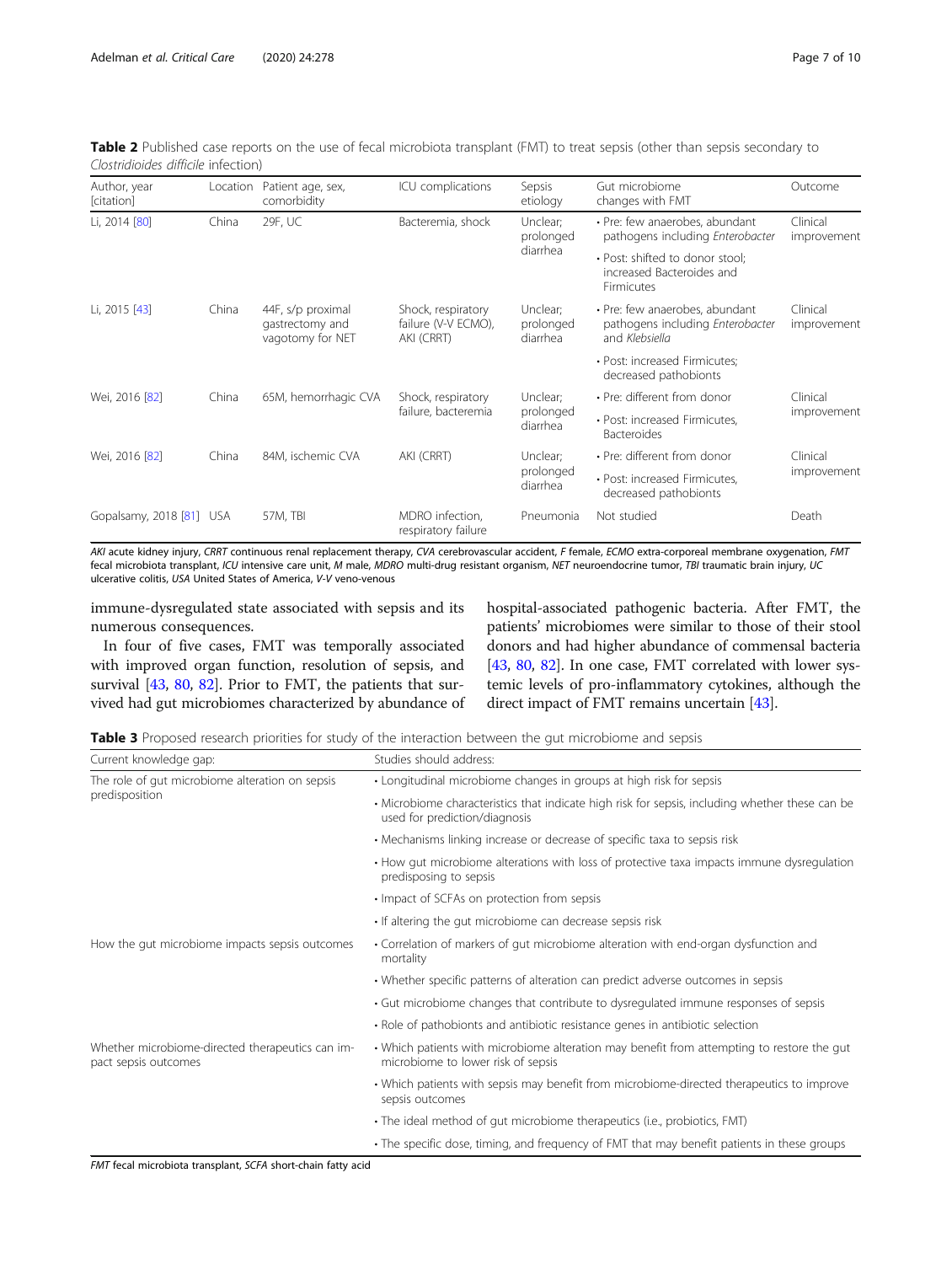<span id="page-7-0"></span>Although these case reports are intriguing, FMT for sepsis is clearly preliminary. Research to identify patients who may benefit and effect on patient-centered outcomes could inform its utility in broader application for sepsis. Additionally, multiple recent reports of E. coli infections acquired via FMT, including several resulting in death, highlight the need for careful donor screening, especially in patients with significant medical comorbidities [[83,](#page-9-0) [84](#page-9-0)].

#### Conclusions and future directions

Gut microbiome disruption appears to be a risk factor for sepsis and subsequent organ dysfunction. The gut microbiome affects host susceptibility and response to sepsis through a number of pathways. Specifically, fewer beneficial taxa allow for pathobiont colonization and alter host immune response and SCFA production. A direct link between abnormal gut microbiome development and sepsis risk has been established in neonates. However, there are several aspects of the relationship between the gut microbiome and sepsis that require further study (Table [3\)](#page-6-0). In adults, there is evidence of a correlation between gut microbiome alteration and sepsis risk; however, the potential confounders require further investigation. Once sepsis develops, the gut microbiome appears to effect end-organ dysfunction including ARDS and delirium, although mechanisms require further validation. Lastly, strategies to alter the gut microbiome, including FMT, either prior to sepsis onset or during the course of sepsis may be beneficial for selected patients with significant change in microbiome structure and function. Before further uptake of FMT in sepsis, several factors including patient selection, timing, and optimal route of administration require further research. Hopefully, improved mechanistic insights into the interaction between the gut microbiome and sepsis will allow for development of novel microbiome-based therapeutics to mitigate sepsis morbidity and mortality.

#### Abbreviations

AKI: Acute kidney injury; ARDS: Acute respiratory distress syndrome; CDI: Clostridioides difficile infection; FMT: Fecal microbiota transplant; ICU: Intensive care unit; LPS: Lipopolysaccharide; MDR: Multi-drug resistant; RCT: Randomized controlled trial; rRNA: Ribosomal RNA [ribonucleic acid]; SCFA: Short-chain fatty acid; SIRS: Systemic inflammatory response syndrome; VRE: Vancomycin-resistant Enterococcus

#### Acknowledgements

Not applicable

#### Authors' contributions

All authors drafted or revised this work and approved the submitted version.

#### Funding

JAK is supported by the Agency for Healthcare Quality and Research under award number K08 HS-025240. CL is supported by the National Heart, Lung, and Blood Institute of the National Institutes of Health (NIH) under award number K23HL138461-01A1. GSM is supported in part by the National Center for Advancing Translational Sciences of the NIH under award number UL1

TR-002378. MHW is supported by the National Institute of Allergy and Infectious Diseases of the NIH under award number K23AI144036. The content is solely the responsibility of the authors and does not necessarily represent the official views of the National Institutes of Health.

#### Availability of data and materials

Not applicable

#### Ethics approval and consent to participate

Not applicable

#### Consent for publication

Not applicable

#### Competing interests

JAK has served as a consultant to Grifols, Inc. CSK is on the scientific advisory board of Rebiotix.

#### Author details

<sup>1</sup> Division of Infectious Diseases, Department of Medicine, Emory University School of Medicine, 49 Jesse Hill Jr. Drive, Atlanta, GA 30303, USA. <sup>2</sup>Division of Infectious Diseases, Department of Medicine, University of California, San Francisco, CA, USA. <sup>3</sup>Critical Care Medicine Department, National Institutes of Health Clinical Center, Bethesda, MD, USA. <sup>4</sup>Division of Pulmonary, Allergy, Critical Care and Sleep Medicine, Department of Medicine, Emory University School of Medicine, Atlanta, GA, USA. <sup>5</sup>Department of Pathology and Laboratory Medicine, Emory University School of Medicine, Atlanta, GA, USA. 6 Emory Critical Care Center, Emory Healthcare, Atlanta, GA, USA.

### Received: 4 February 2020 Accepted: 12 May 2020<br>Published online: 01 June 2020

#### References

- 1. Singer M, Deutschman CS, Seymour CW, Shankar-Hari M, Annane D, Bauer M, Bellomo R, Bernard GR, Chiche JD, Coopersmith CM, et al. The Third International Consensus Definitions for Sepsis and Septic Shock (Sepsis-3). JAMA. 2016;315(8):801–10.
- 2. Rhee C, Dantes R, Epstein L, Murphy DJ, Seymour CW, Iwashyna TJ, Kadri SS, Angus DC, Danner RL, Fiore AE, et al. Incidence and trends of sepsis in US hospitals using clinical vs claims data, 2009-2014. JAMA. 2017;318(13):1241–9.
- 3. Kadri SS, Rhee C, Strich JR, Morales MK, Hohmann S, Menchaca J, Suffredini AF, Danner RL, Klompas M. Estimating ten-year trends in septic shock incidence and mortality in United States academic medical centers using clinical data. Chest. 2017;151(2):278–85.
- 4. Klingensmith NJ, Coopersmith CM. The gut as the motor of multiple organ dysfunction in critical illness. Crit Care Clin. 2016;32(2):203–12.
- 5. Shreiner AB, Kao JY, Young VB. The gut microbiome in health and in disease. Curr Opin Gastroenterol. 2015;31(1):69–75.
- 6. Haak BW, Wiersinga WJ. The role of the gut microbiota in sepsis. Lancet Gastroenterol Hepatol. 2017;2(2):135–43.
- 7. Shaw AG, Sim K, Randell P, Cox MJ, McClure ZE, Li MS, Donaldson H, Langford PR, Cookson WO, Moffatt MF, et al. Late-onset bloodstream infection and perturbed maturation of the gastrointestinal microbiota in premature infants. PLoS One. 2015;10(7):e0132923.
- 8. Singer JR, Blosser EG, Zindl CL, Silberger DJ, Conlan S, Laufer VA, DiToro D, Deming C, Kumar R, Morrow CD, et al. Preventing dysbiosis of the neonatal mouse intestinal microbiome protects against late-onset sepsis. Nat Med. 2019;25(11):1772-1782.
- 9. Graspeuntner S, Waschina S, Kunzel S, Twisselmann N, Rausch TK, Cloppenborg-Schmidt K, Zimmermann J, Viemann D, Herting E, Gopel W, et al. Gut dysbiosis with bacilli dominance and accumulation of fermentation products precedes late-onset sepsis in preterm infants. Clin Infect Dis. 2019;69(2):268–77.
- 10. Carl MA, Ndao IM, Springman AC, Manning SD, Johnson JR, Johnston BD, Burnham CA, Weinstock ES, Weinstock GM, Wylie TN, et al. Sepsis from the gut: the enteric habitat of bacteria that cause late-onset neonatal bloodstream infections. Clin Infect Dis. 2014;58(9):1211–8.
- 11. MacFie J, O'Boyle C, Mitchell CJ, Buckley PM, Johnstone D, Sudworth P. Gut origin of sepsis: a prospective study investigating associations between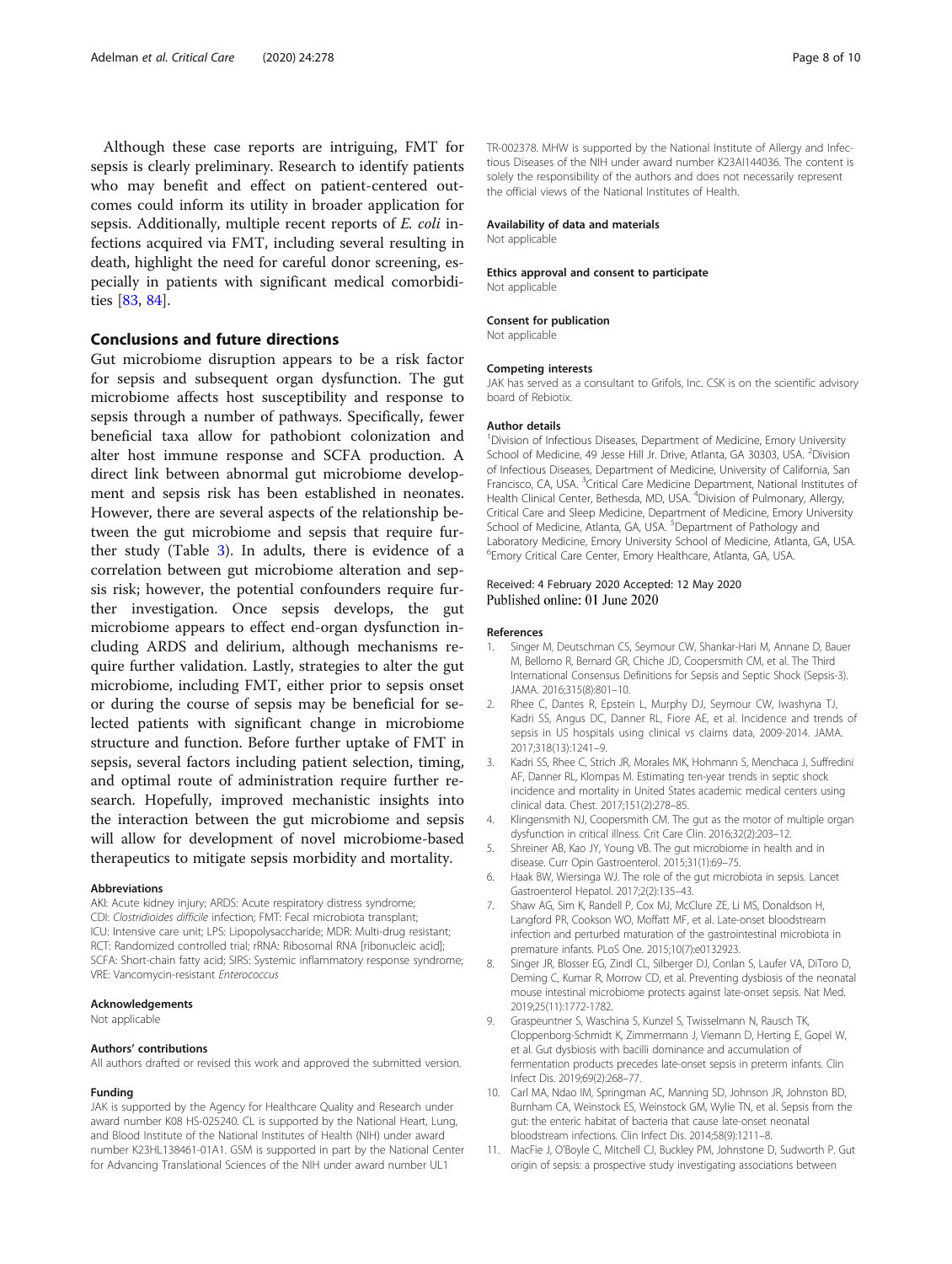<span id="page-8-0"></span>bacterial translocation, gastric microflora, and septic morbidity. Gut. 1999; 45(2):223–8.

- 12. Patel A, Seekatz AM, Bassis CM, Henig O, Albin R, Woods K, Rao K, Bachman MA: Specific gut microbiome features are associated with sepsis. In: ASM Microbe 2019. San Francisco; 2019. [http://www.bstractsonline.com/pp8/](http://www.bstractsonline.com/pp8/#!/7859/presentation/17151) [#!/7859/presentation/17151](http://www.bstractsonline.com/pp8/#!/7859/presentation/17151).
- 13. Sun Y, Patel A, Seekatz A, Bassis C, Rao K, Bachman MA: Total rectal bacterial abundance is associated with Enterobacteriaceae infections and all-cause sepsis. In: ASM Microbe 2019. San Francisco; 2019. [http://www.](http://www.bstractsonline.com/pp8/#!/7859/presentation/17151) [bstractsonline.com/pp8/#!/7859/presentation/17151](http://www.bstractsonline.com/pp8/#!/7859/presentation/17151).
- 14. Adhi FI, Littmann ER, Taur Y, Maloy MA, Markey KA, Fontana E, Amoretti LA, Wright R, Sanchez-Escamilla M, Castillo Flores N, et al. Pre-transplant fecal microbial diversity independently predicts critical illness after hematopoietic cell transplantation. Blood. 2019;134:3264.
- 15. Taur Y, Xavier JB, Lipuma L, Ubeda C, Goldberg J, Gobourne A, Lee YJ, Dubin KA, Socci ND, Viale A, et al. Intestinal domination and the risk of bacteremia in patients undergoing allogeneic hematopoietic stem cell transplantation. Clin Infect Dis. 2012;55(7):905–14.
- 16. Tamburini FB, Andermann TM, Tkachenko E, Senchyna F, Banaei N, Bhatt AS. Precision identification of diverse bloodstream pathogens in the gut microbiome. Nat Med. 2018;24(12):1809–14.
- 17. Freedberg DE, Zhou MJ, Cohen ME, Annavajhala MK, Khan S, Moscoso DI, Brooks C, Whittier S, Chong DH, Uhlemann AC, et al. Pathogen colonization of the gastrointestinal microbiome at intensive care unit admission and risk for subsequent death or infection. Intensive Care Med. 2018;44(8):1203–11.
- 18. Prescott HC, Dickson RP, Rogers MA, Langa KM, Iwashyna TJ. Hospitalization type and subsequent severe sepsis. Am J Respir Crit Care Med. 2015;192(5): 581–8.
- 19. Baggs J, Jernigan JA, Halpin AL, Epstein L, Hatfield KM, McDonald LC. Risk of subsequent sepsis within 90 days after a hospital stay by type of antibiotic exposure. Clin Infect Dis. 2018;66(7):1004–12.
- 20. Fay KT, Klingensmith NJ, Chen CW, Zhang W, Sun Y, Morrow KN, Liang Z, Burd EM, Ford ML, Coopersmith CM. The gut microbiome alters immunophenotype and survival from sepsis. FASEB J. 2019;33(10):11258- 11269.
- 21. Gong S, Yan Z, Liu Z, Niu M, Fang H, Li N, Huang C, Li L, Chen G, Luo H, et al. Intestinal microbiota mediates the susceptibility to polymicrobial sepsis-induced liver injury by Granisetron generation in mice. Hepatology. 2019;69(4):1751–67.
- 22. Panpetch W, Somboonna N, Bulan DE, Issara-Amphorn J, Worasilchai N, Finkelman M, Chindamporn A, Palaga T, Tumwasorn S, Leelahavanichkul A. Gastrointestinal colonization of Candida albicans increases serum (1-->3) beta-D-glucan, without Candidemia, and worsens cecal ligation and puncture sepsis in murine model. Shock. 2018;49(1):62–70.
- 23. Chen G, Huang B, Fu S, Li B, Ran X, He D, Jiang L, Li Y, Liu B, Xie L, et al. G protein-coupled receptor 109A and host microbiota modulate intestinal epithelial integrity during sepsis. Front Immunol. 2018;9:2079.
- 24. Ichinohe T, Pang IK, Kumamoto Y, Peaper DR, Ho JH, Murray TS, Iwasaki A. Microbiota regulates immune defense against respiratory tract influenza a virus infection. Proc Natl Acad Sci U S A. 2011;108(13):5354–9.
- 25. Schuijt TJ, Lankelma JM, Scicluna BP, de Sousa e Melo F, Roelofs JJ, de Boer JD, Hoogendijk AJ, de Beer R, de Vos A, Belzer C, et al. The gut microbiota plays a protective role in the host defence against pneumococcal pneumonia. Gut 2016, 65(4):575–583.
- 26. Lankelma JM, Cranendonk DR, Belzer C, de Vos AF, de Vos WM, van der Poll T, Wiersinga WJ. Antibiotic-induced gut microbiota disruption during human endotoxemia: a randomised controlled study. Gut. 2017; 66(9):1623–30.
- 27. Chow J, Tang H, Mazmanian SK. Pathobionts of the gastrointestinal microbiota and inflammatory disease. Curr Opin Immunol. 2011;23(4):473–80.
- 28. Woodworth MH, Hayden MK, Young VB, Kwon JH. The role of fecal microbiota transplantation in reducing intestinal colonization with antibiotic resistant organisms: the current landscape and future directions. Open Forum Infect Dis. 2019;6(7):ofz288.
- 29. Kim SG, Becattini S, Moody TU, Shliaha PV, Littmann ER, Seok R, Gjonbalaj M, Eaton V, Fontana E, Amoretti L, et al. Microbiota-derived lantibiotic restores resistance against vancomycin-resistant Enterococcus. Nature. 2019; 572(7771):665–9.
- 30. Ayres JS, Trinidad NJ, Vance RE. Lethal inflammasome activation by a multidrug-resistant pathobiont upon antibiotic disruption of the microbiota. Nat Med. 2012;18(5):799–806.
- 31. Hyoju SK, Zaborin A, Keskey R, Sharma A, Arnold W, van den Berg F, Kim SM, Gottel N, Bethel C, Charnot-Katsikas A, et al. Mice fed an obesogenic western diet, administered antibiotics, and subjected to a sterile surgical procedure develop lethal septicemia with multidrug-resistant pathobionts. MBio. 2019;10(4):e00903-19.
- 32. Belkaid Y, Hand TW. Role of the microbiota in immunity and inflammation. Cell. 2014;157(1):121–41.
- 33. Deshmukh HS, Liu Y, Menkiti OR, Mei J, Dai N, O'Leary CE, Oliver PM, Kolls JK, Weiser JN, Worthen GS. The microbiota regulates neutrophil homeostasis and host resistance to Escherichia coli K1 sepsis in neonatal mice. Nat Med. 2014;20(5):524–30.
- 34. Khosravi A, Yanez A, Price JG, Chow A, Merad M, Goodridge HS, Mazmanian SK. Gut microbiota promote hematopoiesis to control bacterial infection. Cell Host Microbe. 2014;15(3):374–81.
- 35. Cabrera-Perez J, Babcock JC, Dileepan T, Murphy KA, Kucaba TA, Badovinac VP, Griffith TS. Gut microbial membership modulates CD4 T cell reconstitution and function after sepsis. J Immunol. 2016;197(5):1692–8.
- 36. Wilmore JR, Gaudette BT, Gomez Atria D, Hashemi T, Jones DD, Gardner CA, Cole SD, Misic AM, Beiting DP, Allman D. Commensal microbes induce serum IgA responses that protect against polymicrobial sepsis. Cell Host Microbe. 2018;23(3):302–11 e303.
- 37. Morowitz MJ, Di Caro V, Pang D, Cummings J, Firek B, Rogers MB, Ranganathan S, Clark RSB, Aneja RK. Dietary supplementation with nonfermentable fiber alters the gut microbiota and confers protection in murine models of sepsis. Crit Care Med. 2017;45(5):e516–23.
- 38. Ikeda M, Shimizu K, Ogura H, Kurakawa T, Umemoto E, Motooka D, Nakamura S, Ichimaru N, Takeda K, Takahara S, et al. Hydrogen-rich saline regulates intestinal barrier dysfunction, dysbiosis, and bacterial translocation in a murine model of sepsis. Shock. 2018;50(6):640–7.
- 39. Liu Z, Li N, Fang H, Chen X, Guo Y, Gong S, Niu M, Zhou H, Jiang Y, Chang P, et al. Enteric dysbiosis is associated with sepsis in patients. FASEB J. 2019; 33(11):12299-12310.
- 40. Kim D, Kang H. Exercise training modifies gut microbiota with attenuated host responses to sepsis in wild-type mice. FASEB J. 2019;33(4):5772–81.
- 41. Li S, Lv J, Li J, Zhao Z, Guo H, Zhang Y, Cheng S, Sun J, Pan H, Fan S, et al. Intestinal microbiota impact sepsis associated encephalopathy via the vagus nerve. Neurosci Lett. 2018;662:98–104.
- 42. Schirmer M, Smeekens SP, Vlamakis H, Jaeger M, Oosting M, Franzosa EA, Ter Horst R, Jansen T, Jacobs L, Bonder MJ, et al. Linking the human gut microbiome to inflammatory cytokine production capacity. Cell. 2016;167(4): 1125–36 e1128.
- 43. Li Q, Wang C, Tang C, He Q, Zhao X, Li N, Li J. Successful treatment of severe sepsis and diarrhea after vagotomy utilizing fecal microbiota transplantation: a case report. Crit Care. 2015;19:37.
- 44. Singer BH, Dickson RP, Denstaedt SJ, Newstead MW, Kim K, Falkowski NR, Erb-Downward JR, Schmidt TM, Huffnagle GB, Standiford TJ. Bacterial dissemination to the brain in sepsis. Am J Respir Crit Care Med. 2018;197(6): 747–56.
- 45. Cernada M, Bauerl C, Serna E, Collado MC, Martinez GP, Vento M. Sepsis in preterm infants causes alterations in mucosal gene expression and microbiota profiles compared to non-septic twins. Sci Rep. 2016;6:25497.
- Shimizu K, Ogura H, Goto M, Asahara T, Nomoto K, Morotomi M, Yoshiya K, Matsushima A, Sumi Y, Kuwagata Y, et al. Altered gut flora and environment in patients with severe SIRS. J Trauma. 2006;60(1):126–33.
- 47. Hotchkiss RS, Monneret G, Payen D. Immunosuppression in sepsis: a novel understanding of the disorder and a new therapeutic approach. Lancet Infect Dis. 2013;13(3):260–8.
- 48. Macfarlane S, Macfarlane GT. Regulation of short-chain fatty acid production. Proc Nutr Soc. 2003;62(1):67–72.
- 49. Furusawa Y, Obata Y, Fukuda S, Endo TA, Nakato G, Takahashi D, Nakanishi Y, Uetake C, Kato K, Kato T, et al. Commensal microbe-derived butyrate induces the differentiation of colonic regulatory T cells. Nature. 2013; 504(7480):446–50.
- 50. Parada Venegas D, De la Fuente MK, Landskron G, Gonzalez MJ, Quera R, Dijkstra G, Harmsen HJM, Faber KN, Hermoso MA. Short chain fatty acids (SCFAs)-mediated gut epithelial and immune regulation and its relevance for inflammatory bowel diseases. Front Immunol. 2019;10:277.
- 51. Zhao Y, Chen F, Wu W, Sun M, Bilotta AJ, Yao S, Xiao Y, Huang X, Eaves-Pyles TD, Golovko G, et al. GPR43 mediates microbiota metabolite SCFA regulation of antimicrobial peptide expression in intestinal epithelial cells via activation of mTOR and STAT3. Mucosal Immunol. 2018;11(3):752–62.